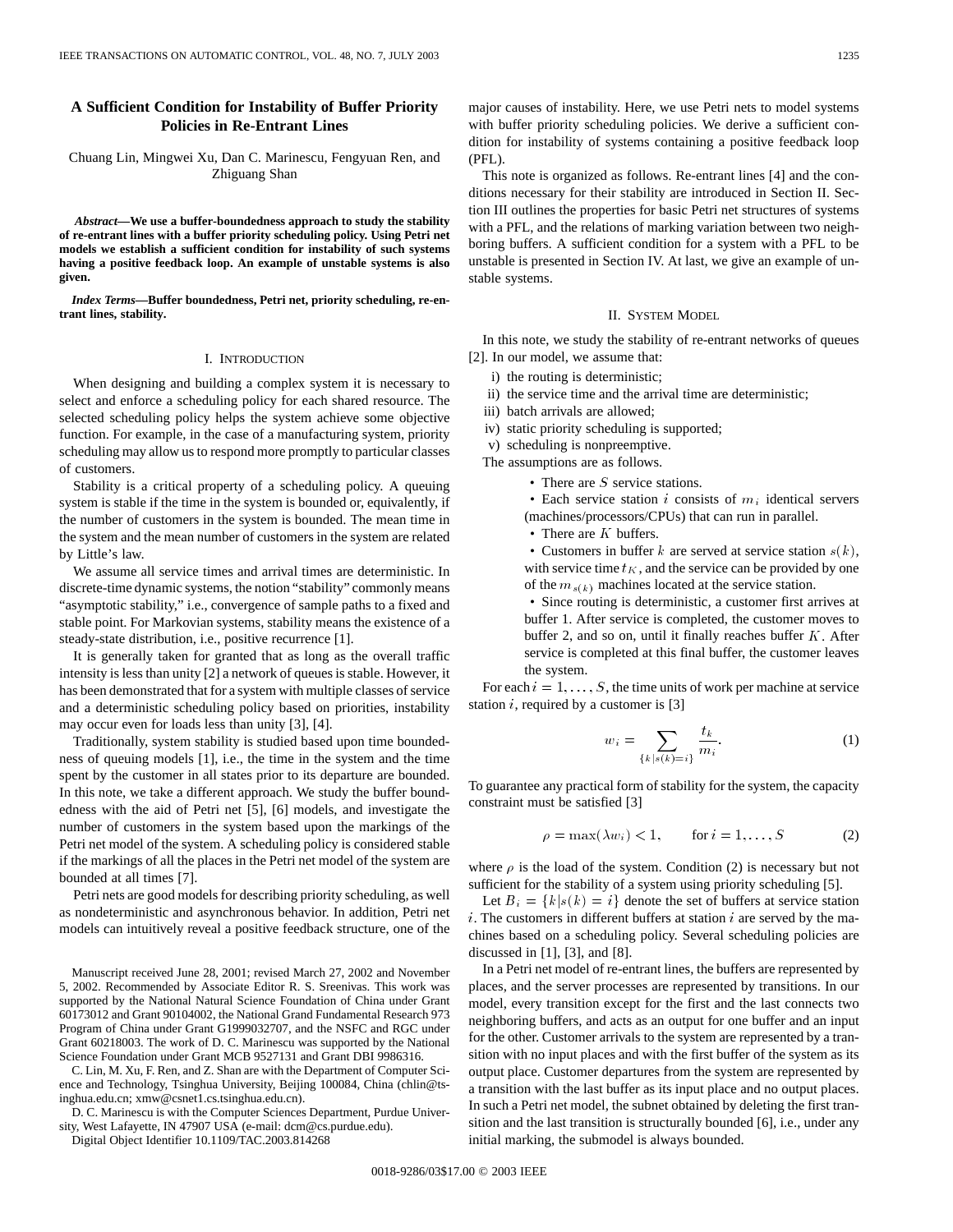The server process transitions are denoted by  $p_i$ , the corresponding firing rate by  $\mu_i$ , and the delay by  $t_i(t_i = 1/\mu_i)$ . The transition corresponding to customer arrivals has a subscript *in*, its firing rate is  $\lambda$ , and the delay is  $t_{in}(t_{in} = 1/\lambda)$ . Each buffer i is represented by a place  $b_i$ . The customers are represented by tokens.

In a timed Petri net model without inhibitor and variable arcs, the throughput of the output transition will tend toward a limit, as the number of tokens in the input places increases, if the transition firing rate is independent of the marking of the places [7]. Indeed, the average token flow  $f_i$  through the transition  $p_i$  must be less than the average firing rate  $\mu_i$  of the transition

$$
f_i \le \mu_i. \tag{3}
$$

## III. STABILITY OF BASIC PETRI NET MODELS OF RE-ENTRANT LINES WITH A PFL

Now, we discuss the characteristics of the basic Petri net structures encountered in modeling re-entrant systems with buffer priority scheduling. First, let us define the terminology useful in specifying re-entrant lines.

Note that the buffers are numbered according to the order in which they are visited by the customer. Without loss of generality, we model buffer  $b_i$  by a place labeled  $b_i$  in the Petri net model. We use the terminology buffer  $b_i$  and place  $b_i$  interchangeably in this note, when the two need not be distinguished. The server process that transfers customers (tokens) from buffer  $b_i$  to buffer  $b_{i+1}$  is modeled by a transition labeled  $p_i$ .

*Definition 1: Buffer Sequence:* A set of buffers  $L = b_i, \ldots, b_n$  (1  $\leq$  $i < n$ ) is called a buffer sequence if any pair of consecutive buffers  $b_k$ and  $b_{k+1}$  in the sequence are directly connected by a transition  $p_k(i \leq$  $k < n$ ).

In the Petri net model, inhibitor arcs are used to specify priority ordering between two buffers. An inhibitor arc drawn from place  $b_i$  to transition  $p_j$ , is called a *flow direction* inhibitor arc if  $i < j$ , else it is referred to as a feedback inhibitor arc. Flow direction inhibitor arcs are drawn in the direction of customer flow, while *feedback* arcs are in the opposite direction to customer flow.

*Definition 2: Buffer Loop:* If  $L = b_i, \ldots, b_n (1 \leq i \leq n)$  is a buffer sequence and  $b_i$  and  $b_n$  are associated by a feedback inhibitor arc from  $b_n$  to transition  $p_i$ , L is called a buffer loop. When a buffer loop contains only a single feedback inhibitor arc, the buffer loop is called a simple buffer loop.

*Definition 3: PFL:* Let  $L = b_i, \ldots, b_n (1 \leq i \leq n)$  be a buffer loop. Furthermore, for every pair of neighboring buffers  $b_k$  and  $b_{k+1}$ ( $i \leq k < n$ ) either

- 1) there exists a flow direction inhibitor arc from  $b_k$  to transition  $p_{k+1}$ ; or
- 2) the input arc that connects  $b_k$  to transition  $p_k$  and the output arc that connects  $p_k$  to  $b_{k+1}$  are variable arcs.

When there exists at least one flow direction inhibitor arc from buffer  $b_j$  in L to transition  $p_{j+1}$   $(i \leq j \leq n)$ , then L is called a PFL. When  $n - i = 2$ , L is a special case of the PFL and is called a direct positive feedback loop (DPFL).

To simplify the graphs, in the following models the places corresponding to the machines are removed unless explicitly specified. The marking of a buffer place  $b_i$  is a function of time t, denoted by  $M(b_i, t)$ .

In dynamic systems, stability is commonly used to mean "asymptotic stability," i.e., the convergence of a sample path to a fixed and stable point. In timed Petri net models, the samples are represented by the number of tokens in the places at different time points. Let us examine the relationship of changes in the number of tokens with time between two neighboring buffers, and the effect of the inhibitor arc.



Fig. 1. Submodel with an inhibitor arc.



Fig. 2. Submodel with sequential inhibitor arcs.

In the following discussion, we assume that the parameters of the submodels satisfy (2).

Fig. 1 shows a submodel in which transition  $p_i$  has a higher priority than  $p_{i+1}$ , i.e., when  $b_i$  contains tokens,  $p_i$  is enabled but  $p_{i+1}$  is disabled until  $b_i$  is empty.

Let  $M(b_i, t) > 0$ ,  $M(b_{i+1}, t) = 0$  and let  $\tau_i$  be a real number representing a time duration such that at time  $t + \tau_i$  buffer  $b_i$  becomes empty, i.e.,  $M(b_i, t + \tau_i) = 0$ . Then,  $\tau_i$  satisfies

$$
\tau_i = t_i \left( M(b_i, t) + \lfloor \lambda \tau_i \rfloor \right) \tag{4}
$$

where  $|x|$  denotes the largest integer that is smaller than or equal to x and  $t_i$  is the firing time of transition  $p_i$ . In (4),  $|\lambda \tau_i|$  represents the number of tokens that enter  $b_i$  during  $\tau_i$ . From (4), we have the following relationships:

$$
\lambda \tau_i \ge \frac{\tau_i}{t_i} - M(b_i, t)
$$
  

$$
\lambda \tau_i < \frac{\tau_i}{t_i} - M(b_i, t) + 1
$$

From these two relations and (4), we have

$$
\frac{M(b_i,t)-1}{\mu_i-\lambda} < \tau_i \le \frac{M(b_i,t)}{\mu_i-\lambda}.\tag{5}
$$

Therefore, from (4) at time  $t + \tau_i$ , we have

$$
M(b_{i+1}, t + \tau_i) = M(b_i, t) + \lfloor \lambda \tau_i \rfloor \ge M(b_i, t). \tag{6}
$$

Substituting (5) in (6), we get

$$
\lambda \left( \frac{M(b_i, t) - 1}{\mu_i - \lambda} \right) + M(b_i, t) < M(b_{i+1}, t + \tau_i)
$$
\n
$$
\leq M(b_i, t) + \left[ \lambda \left( \frac{M(b_i, t)}{\mu_i - \lambda} \right) \right]. \tag{7}
$$

Expression (4) should be revised when multiple inhibitor arcs are con-Expression (4) should be revised when multiple inhibitor arcs are connected sequential. Fig. 2 shows an example where  $p_{i-1}$  has higher priority than  $p_i$  and, in turn,  $p_i$  has higher priority than  $p_{i+1}$ .

For the model in Fig. 2, let  $M(b_i, t) > 0$ ,  $M(b_{i+1}, t) = 0$ ,  $M(b_{i-1}, t)=0$  and let  $\tau_i$  represent a time duration such that at time  $t + \tau_i$  buffer  $b_i$  becomes empty, i.e.,  $M(b_i, t + \tau_i) = 0$ . Then,  $\tau_i$ satisfies  $\tau_i = t_i \left( M(b_i, t) + [\lambda \tau_i] \right) + t_{i-1} [\lambda \tau_i].$  (8)

$$
\tau_i = t_i \left( M(b_i, t) + |\lambda \tau_i| \right) + t_{i-1} |\lambda \tau_i|. \tag{8}
$$

In (8), the last term represents the time when  $p_i$  is disabled because of In (8), the last term represents the time when  $p_i$  is disabled because of the presence of tokens in  $b_{i-1}$ . This delay is equal to the time taken In (8), the last term represents the time when  $p_i$  is disabled because of the presence of tokens in  $b_{i-1}$ . This delay is equal to the time taken by  $p_{i-1}$  to move all the tokens from  $b_{i-1}$  to  $b_i$ . If there are m transitions  $p_k(k < i)$  which have higher priority than  $p_i$ , i.e., there are by  $p_{i-1}$  to move all the tokens from  $b_{i-1}$  to  $b_i$ . If there are multiple transitions  $p_k$  ( $k < i$ ) which have higher priority than  $p_i$ , i.e., there are multiple flow direction inhibitor arcs that end in  $p_i$ , the c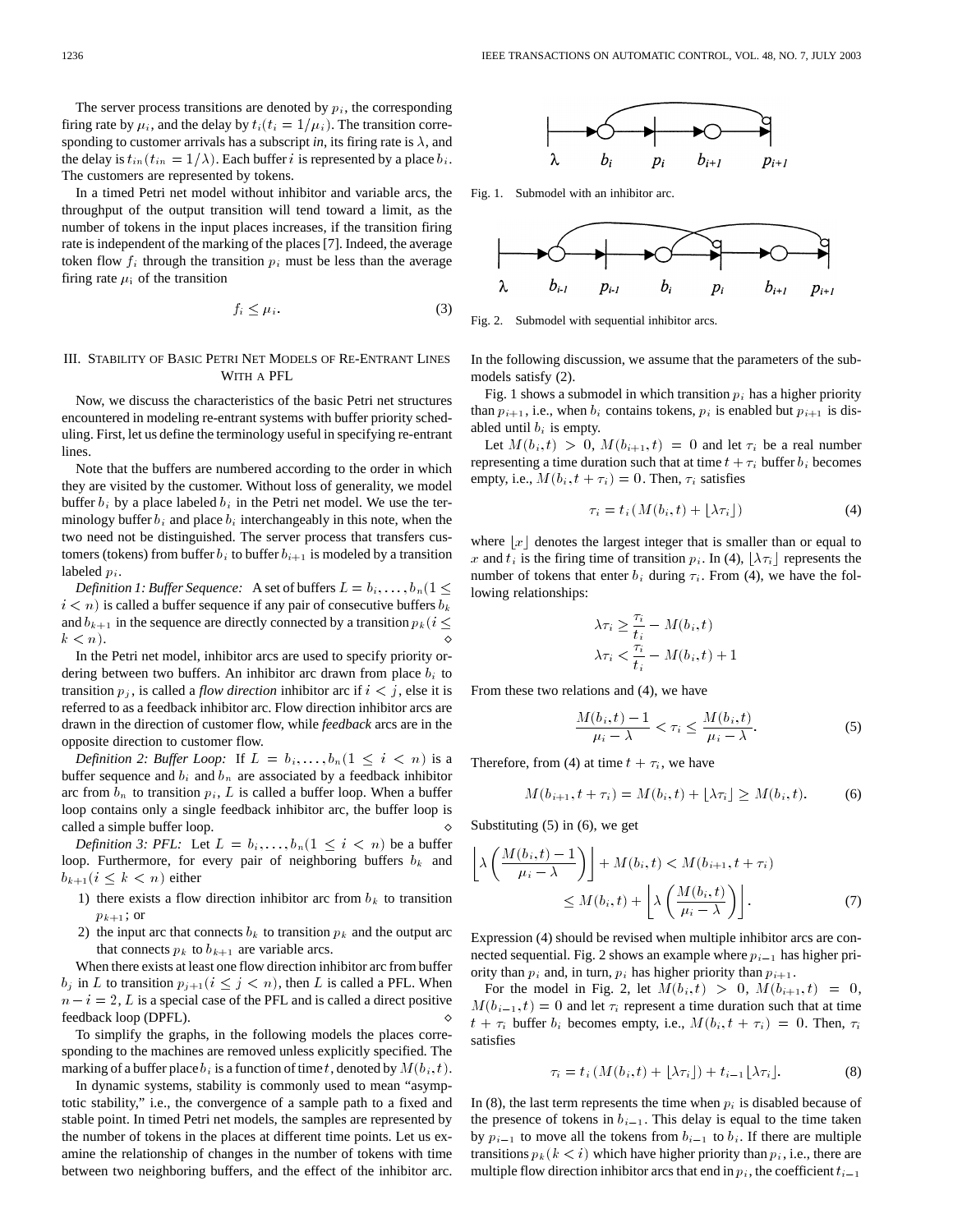

Fig. 3. Subnet model with a feedback inhibitor arc.

$$
\begin{array}{c|c}\n\cdots \bigcirc \mathbf{N} & \rightarrow \mathbf{N} \bullet \bigcirc \cdots \\
b_i & p_i & b_{i+1}\n\end{array}
$$

Fig. 4. Subnet structure with variable arcs.

of the second term should be replaced by the sum of the firing times of all these transitions  $p_k$  ( $k < i$ ). Equation (8) can be expressed as cond term should be replat<br>transitions  $p_k (k \lt i)$ . Equivalently,  $t_i M(b_i, t) - (t_i + t_{i-1})$ 

\n The equation is given by the sum of the firing times of transitions:\n 
$$
p_k(k < i)
$$
.\n Equation (8) can be expressed as\n  $\frac{t_i M(b_i, t) - (t_i + t_{i-1})}{1 - \lambda(t_i + t_{i-1})} < \tau_i \leq \frac{t_i M(b_i, t)}{1 - \lambda(t_i + t_{i-1})}.$ \n

When  $p_i$  is serving the last customer in buffer  $b_i$ , a customer arriving When  $p_i$  is serving the last customer in buffer  $b_i$ , a customer arriving into  $b_{i-1}$  cannot contribute to the waiting time of  $p_i$  because the When  $p_i$  is serving the last customer in buffer  $b_i$ , a customer arriving into  $b_{i-1}$  cannot contribute to the waiting time of  $p_i$  because the scheduling is nonpreemptive. Thus, the last term  $t_{i-1}[\lambda \tau_i]$  becomes into  $b_{i-1}$  cannot contribute to the waiting time of  $p_i$  because the scheduling is nonpreemptive. Thus, the last term  $t_{i-1}[\lambda \tau_i]$  becomes  $t_{i-1}([\lambda \tau_i] - 1)$ , which is greater than or equal to zero. In this case, (9) becomes times by given<br>  $t_i M(b_i, t) - (t_i + 2t_{i-1})$ 

$$
t_i M(b_i, t) - (t_i + 2t_{i-1}) < \tau_i \le \frac{t_i M(b_i, t) - t_{i-1}}{1 - \lambda(t_i + t_{i-1})} < \tau_i \le \frac{t_i M(b_i, t) - t_{i-1}}{1 - \lambda(t_i + t_{i-1})}.\tag{10}
$$

Let us now consider a subnet with a feedback inhibitor arc, as shown in Fig. 3.

For this model, let  $M(b_i, t) > 0$ ,  $M(b_i, t) = 0$  and let  $\tau_i$  represent a time duration such that at time  $t + \tau_i$ , buffer  $b_i$  becomes empty, i.e.,  $M(b_i, t + \tau_i) = 0$ . Then,  $\tau_i$  satisfies

$$
\tau_i = t_i \left( M(b_i, t) + f(k) \right). \tag{11}
$$

and

Where  $f(k)$  denotes the number of customers which enter  $b_i$  during  $\tau$ . Here, k depends on the size of  $\tau$ <sub>1</sub>, the sum of the delay times for Where  $f(k)$  denotes the number of customers which enter  $b_i$  during  $\tau_i$ . Here, k depends on the size of  $\tau_i$ , the sum of the delay times for transitions  $p_j$  to  $p_{i-1}$ , and the structure of the path (e.g., the existe transitions  $p_j$  to  $p_{i-1}$ , and the structure of the path (e.g., the existence of inhibitor arcs) from  $p_j$  to  $p_{i-1}$ . Therefore, at time  $t + \tau_i$  we have

$$
M(b_j, t + \tau_i) = \lfloor \lambda \tau_i \rfloor \ge \lfloor \lambda t_i M(b_i, t) \rfloor. \tag{12}
$$

Fig. 4 shows a subnet where transition  $p_i$  connects two buffers  $b_i$  and  $b_{i+1}$  with a pair of variable arcs. This represents the case where the machines associated with server process  $p_i$  can work on a batch of customers at a time.

Let  $M(b_i, t) > 0$ ,  $M(b_{i+1}, t) = 0$  and let  $\tau_i$  represent a time duration such that at time  $t + \tau_i$  buffer  $b_i$  becomes empty, i.e.,  $M(b_i, t +$  $\tau_i)=0$ . We have

$$
M(b_{i+1}, t + \tau_i) = M(b_i, t), \qquad \tau_i = t_i \tag{13}
$$

*Definition 4: Stability of Buffer Priority Scheduling Policies:* Given a scheduling policy, if for any arrival rate  $\lambda$  for a system satisfying (2)

$$
M(b_i, t) \le N \qquad \forall \ b_i \text{ at any time instant } t \tag{14}
$$

for some positive integer  $N$  (which could depend on the initial marking as well as  $\lambda$ ), we say that the scheduling policy is stable.  $\diamond$ 

When a system is unstable, there is at least one buffer  $b_i$  whose contents are unbounded in time, i.e.,  $M(b_i, t)$  may go to infinity. There are only two possible reasons for the unboundedness of  $b_i$  in such a system model. The first reason could be that the capacity of the output transition  $p_i$  of buffer  $b_i$  or the sum of the capacities of the set of consecutive transitions which have last-buffer–first-served priorities in the same service station are smaller than the system throughput; that is, (2) is not satisfied. However, this cannot be true, since we assumed that the system satisfies (2). The second reason could be that there is a positive feedback circulation for  $M(b_i, t)$ . In such a system model, only feedback inhibitor arcs can cause the positive feedback.

## IV. INSTABILITY OF RE-ENTRANT LINES WITH A PFL

We now derive the conditions for instability in re-entrant systems based on the properties of the basic Petri net structures given in Section III. If the system satisfies (2), and the net structure contains a PFL, we can determine whether the system is unstable using the following theorem.

*Theorem: Sufficient Condition for Instability of Re-Entrant Systems With a PFL:* Let a system  $L = b_1, \ldots, b_K(K > 2)$  contain at least one PFL  $L_1 = b_1, \ldots, b_n, \ldots, b_m (1 \leq n < m \leq K)$  in which there is a flow direction inhibitor arc connecting buffer  $b_n$  to transition  $p_{n+1}$ . The rate of customer arrivals to the system is  $\lambda$  and the system satisfies (2). If there exists an integer  $N(N > 1)$  such that (15) holds, then the system is unstable

$$
\left\lfloor \frac{\lambda}{\mu_m} \left( \left\lfloor \lambda \left( \frac{N-1}{\mu_n - \lambda} \right) \right\rfloor + N \right) \right\rfloor > N. \tag{15}
$$

*Proof:* According to (7)–(13), for a PFL there exists a time sequence  $\tau_1 < \tau_2 < \cdots < \tau_n < \cdots < \tau_{m-1}$  Such that  $M(b_1, t) \leq$  $M(b_2, t + \tau_1) \leq \cdots \leq M(b_{n+1}, t + \tau_n) \leq \cdots \leq M(b_m, t + \tau_{m-1})$ and

$$
M(b_{n+1}, t + \tau_n)
$$
  
> 
$$
\left( \left[ \lambda \left( \frac{M(b_n, t + \tau_{n-1}) - 1}{\mu_n - \lambda} \right) \right] + M(b_n, t + \tau_{n-1}) \right).
$$
  
Because  $M(b_1, t) \leq M(b_n, t + \tau_{n-1})$  and  $M(b_{n+1}, t + \tau_n) \leq$ 

Because  $M(b_1, t) \leq M(b_2, t + \tau_{m-1})$ , we have

$$
M(b_{n+1}, t + \tau_n) > \left( \left\lfloor \lambda \left( \frac{M(b_1, t) - 1}{\mu_n - \lambda} \right) \right\rfloor + M(b_1, t) \right)
$$
  

$$
M(b_m, t + \tau_{m-1}) > \left( \left\lfloor \lambda \left( \frac{M(b_1, t) - 1}{\mu_n - \lambda} \right) \right\rfloor + M(b_1, t) \right).
$$

Let  $M(b_1, t) = N$ , and  $\tau_m$  represent a time duration such that  $M(b_m, t + \tau_m) = 0$  at time instant  $t + \tau_m(\tau_m > \tau_m - 1)$ . Then, according to (12), we have

$$
M(b_1, t + \tau_m) \ge \left[ \left( \left[ \lambda \left( \frac{M(b_1, t) - 1}{\mu_n - \lambda} \right) \right] + M(b_1, t) \right) \frac{\lambda}{\mu_m} \right]
$$
  
= 
$$
\left[ \frac{\lambda}{\mu_m} \left( \left[ \lambda \left( \frac{N - 1}{\mu_n - \lambda} \right) \right] + N \right) \right].
$$

The previous equation together with (15) implies that  $M(b_1, t+\tau_m)$  $M(b_1, t)$ . Thus the number of customers in the buffers increases as a function of time; that is, the system is unstable.  $\Diamond$ 

For (15) to hold, the initial marking  $M(b_1, t)$  must be greater than 1. When the PFL includes a number of flow direction inhibitor arcs, the sufficient condition for instability can have a looser constraint. In the theorem, (15) is suitable for any PFL.

#### V. EXAMPLE: AN UNSTABLE CLIENT-SERVER SYSTEM

In this example, we consider the client-server system shown in Fig. 5. Both the client and the server have two processes associated with them. We denote the processes at the client as  $p_1$  and  $p_4$ , and those at the server as  $p_2$  and  $p_3$ . Processes  $p_1, \ldots, p_4$  are associated with buffers  $b_1, \ldots, b_4$ , respectively. Process  $p_4(p_2)$  has a higher priority (nonpreemptive) over  $p_1(p_3)$ . First, we assume that transactions arrive at the